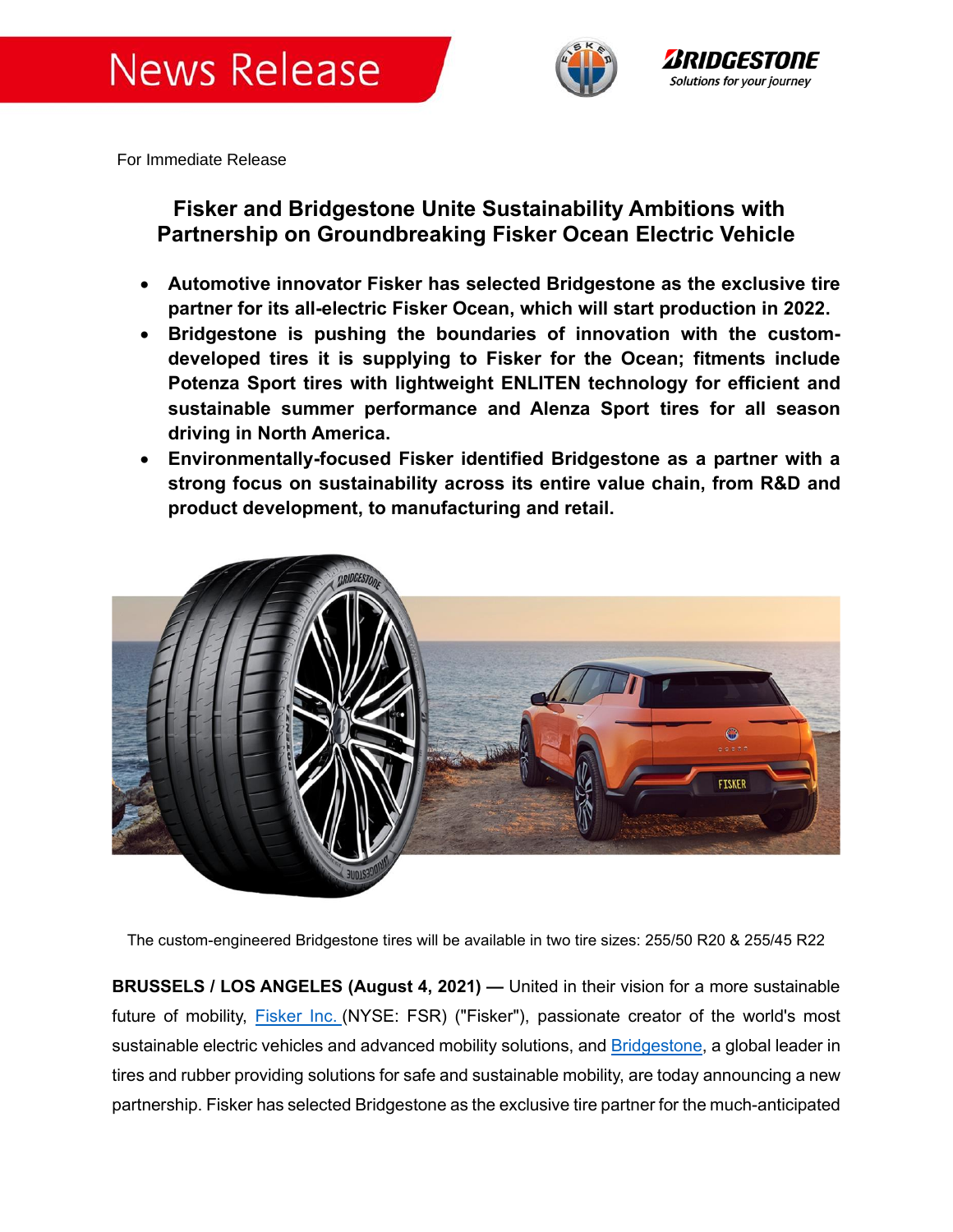### Fisker Ocean all-electric SUV.

The Fisker Ocean will make its global debut at the upcoming 2021 Los Angeles Auto Show, with production starting on November 17, 2022. The Fisker Ocean features extensive use of recycled materials, including a fully vegan interior, and will come with an optional photovoltaic solar roof. The Fisker Ocean will sit on custom-developed Bridgestone Potenza Sport tires for vehicles sold in Europe and select models sold in North America. The bespoke Potenza Sport tires deliver an optimal driving experience focused on ride comfort and handling stability, and are engineered for low rolling resistance, which conserves the Fisker Ocean's battery energy by ensuring that less power is required to move the vehicle's tires.

The custom-engineered tire marks one of the first times [Bridgestone Potenza Sport](https://www.bridgestonenewsroom.eu/brandportal/bridgestonepr/default/news-detail/1280?lang=eu) – the company's premium ultra-high-performance sports tire – has been combined with its revolutionary, sustainable [ENLITEN Technology.](https://www.bridgestonenewsroom.eu/brandportal/bridgestonepr/default/news-detail/1158?lang=eu) On average, ENLITEN Technology reduces the rolling resistance of a tire by up to 30% and its weight by up to 20%. <sup>1</sup> This equates to up to 2kg fewer raw material resources required to produce every tire – an environmental benefit from both a resources and final end-of-life stage management standpoint. The use of ENLITEN Technology is key in ensuring that the Ocean's tires have low rolling resistance, while Potenza Sport's sporty pattern provides a dynamic and stable driving experience.

Bridgestone will also supply custom-designed Alenza Sport all season tires for Fisker Ocean models sold in North America. The Alenza Sport tires are engineered with a next-generation compound that provides enhanced dry braking, wet handling and improved rolling resistance to help drivers unlock the Fisker Ocean's full performance capabilities.

The Fisker Ocean's custom-made Bridgestone tires will benefit from Bridgestone's groundbreaking Virtual Tire Development technology, which enables the accurate prediction of a tire's performance without producing and physically driving it for the first part of the development process. Making tire development more sustainable, efficient, accurate and flexible, Virtual Tire Development cuts raw material consumption and  $CO<sub>2</sub>$  emissions by approximately 60% and reduces product development time and speed to market by up to 50%. The planned use of the technology in this project supports the Fisker Ocean's ambitions to be the world's most sustainable vehicle and will help to accelerate the project's development time.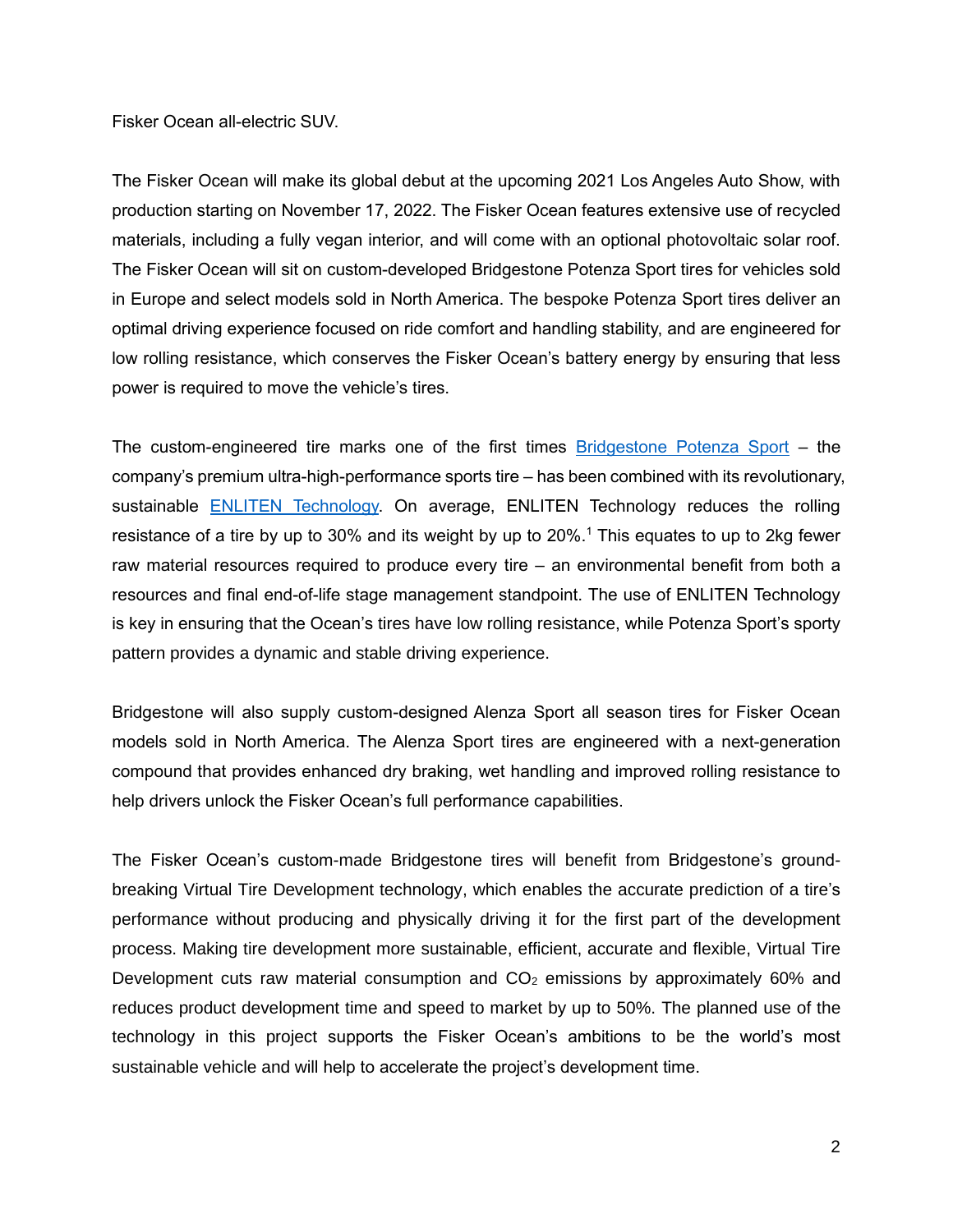## **Breaking down barriers to the electric future**

In its search for the right tire, Fisker identified Bridgestone as a strong partner with a like-minded approach to sustainability that is investing across its entire value chain, from R&D and product development, to manufacturing and retail, to lessen its environmental impact. For example, Bridgestone [recently announced](https://www.bridgestonenewsroom.eu/brandportal/bridgestonepr/default/news-detail/1312?lang=eu) that 100% of electricity consumed at its European locations, including its European R&D Centre in Italy where the Fisker Ocean's tires were developed and its Poznan plant in Poland where they will be produced, comes from renewable sources; similarly, the Fisker Ocean will be manufactured in Graz, Austria at Magna Steyr's  $CO<sub>2</sub>$  neutral facility.

In Bridgestone, Fisker has a partner that is transforming its business to support the adoption of EVs. By pioneering premium tires, tire technologies and dedicated fleet and mobility solutions for EVs, and developing an EV-ready retail and service network, Bridgestone is investing to make electric mobility more efficient and accessible to all drivers. Fisker has similar ambitions with the Ocean set to enter the U.S. market at a starting recommended price of \$37,499 (excluding EVrelated subsidies) and below €32,000 in Germany (including taxes and EV-related subsidies).

Prototype testing of the Fisker Ocean will start during Q4 2021. The custom-engineered Bridgestone tires will be available in two tire sizes: 255/50 R20 & 255/45 R22. The 22" tire will be tuned to create a sportier handling balance, consistent with the elevated performance requirements of the higher power versions of the Fisker Ocean.

"At Bridgestone, we see EVs as a huge opportunity to help achieve carbon neutrality by 2050 and make mobility more environmentally sustainable," said Laurent Dartoux, President and CEO, Bridgestone EMIA. "But there are still many barriers to overcome before a fully electric future can be realized, and Fisker – like Bridgestone – is working to break those barriers down. Not only making EVs more accessible, Fisker is built from the ground up with a strong sustainability agenda that we wholeheartedly support. It's brilliant to unite our shared ambitions and work together to achieve them."

"We are thrilled to work with Bridgestone, a global leader in tires and sustainable mobility, who shares our values and designed premium tires that are the perfect match for the Fisker Ocean," said Henrik Fisker, Chairman and CEO of Fisker. "We have the ambition to make the most sustainable SUV featuring class-leading ride, handling, and range, and Bridgestone will play a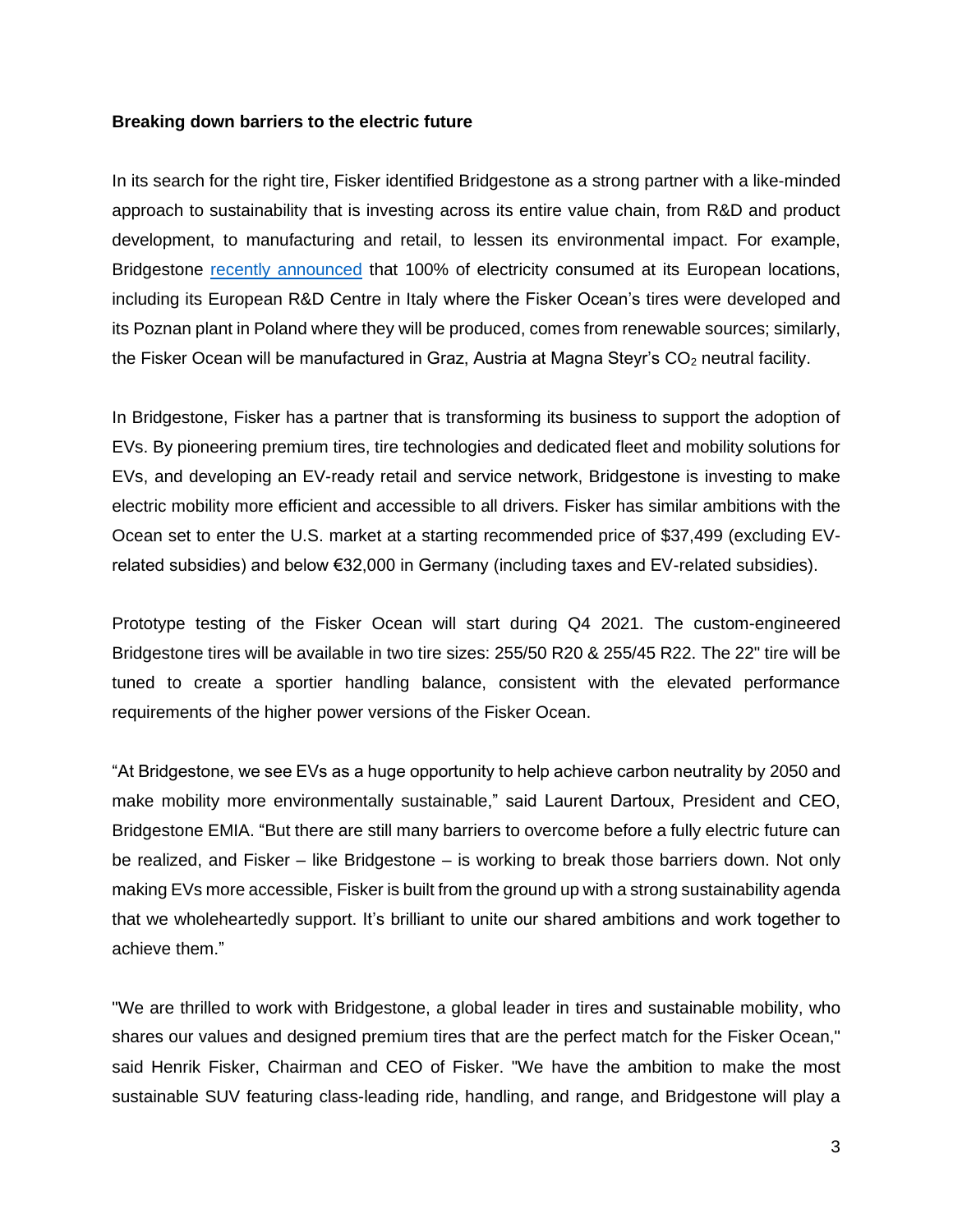key role in achieving this goal. We look forward to continuing to work closely together, collaborating on performance engineering and the technical development of the tires."

*\*1 Based on Bridgestone internal data comparing Bridgestone premium summer tires with and without ENLITEN Technology in the same tire size (92Y 225/40R18 XL). Fisker will only take the R20 and R22 tire sizes.*

## **Media information**:

[Liesbeth Denys,](mailto:liesbeth.denys@bridgestone.eu) Director Public Affairs and Communications, Bridgestone EMIA: **+**32 478 78 26 22

[Laura McCaslin,](mailto:mccaslinlaura@bfusa.com?subject=Fisker%20Announcement) Communications Manager, Bridgestone Americas: 615-937-5145

[Simon Sproule,](mailto:fisker@driven360.com) SVP, Communications: 310.374.6177

[Rebecca Lindland,](mailto:rlindland@fiskerinc.com) Director, Communications

[Dan Galves,](mailto:dgalves@fiskerinc.com) VP, Investor Relations [/ FiskerIR@icrinc.com](mailto:FiskerIR@icrinc.com)

### *About Bridgestone in Europe, Russia, Middle East, India, and Africa:*

*Bridgestone in Europe, Russia, Middle East, India, and Africa (Bridgestone EMIA) is the regional Strategic Business Unit of Bridgestone Corporation, a global leader in tires and rubber building on its expertise to provide solutions for safe and sustainable mobility. Headquartered in Zaventem (Belgium), Bridgestone EMIA employs more than 20,000 people and conducts business in 40 countries across the region. Bridgestone offers a diverse product portfolio of premium tires and advanced solutions, backed by innovative technologies, improving the way people around the world move, live, work and play.*



*BRIDGESTONE* 

For more information about Bridgestone in EMIA, please visit [www.bridgestone-emia.com](http://www.bridgestone-emia.com/) and [www.bridgestonenewsroom.eu.](http://www.bridgestonenewsroom.eu/) Follow us on [Facebook,](https://www.facebook.com/Bridgestone.EU) [Instagram,](https://www.instagram.com/bridgestoneeurope) [YouTube](https://www.youtube.com/user/bridgestone) and [LinkedIn.](https://www.linkedin.com/company/bridgestoneemea/)

#### *About Bridgestone Americas, Inc.:*

*Nashville, Tennessee-based Bridgestone Americas, Inc. is a subsidiary of Bridgestone Corporation, a global leader providing sustainable mobility and advanced solutions. Bridgestone Americas develops, manufactures, and markets a diverse portfolio of original equipment and replacement tires, tire-centric solutions, mobility solutions, and other rubberassociated and diversified products that deliver social value and customer value. Guided by its global corporate social responsibility commitment, Our Way to Serve, Bridgestone is dedicated to shaping a sustainable future of mobility and improving the way people move, live, work and play.*

## *About Fisker Inc.*

*California-based Fisker Inc. is revolutionizing the automotive industry by developing the most emotionally desirable and*  eco-friendly electric vehicles on Earth. Passionately driven by a vision of a clean future for all, the company is on a